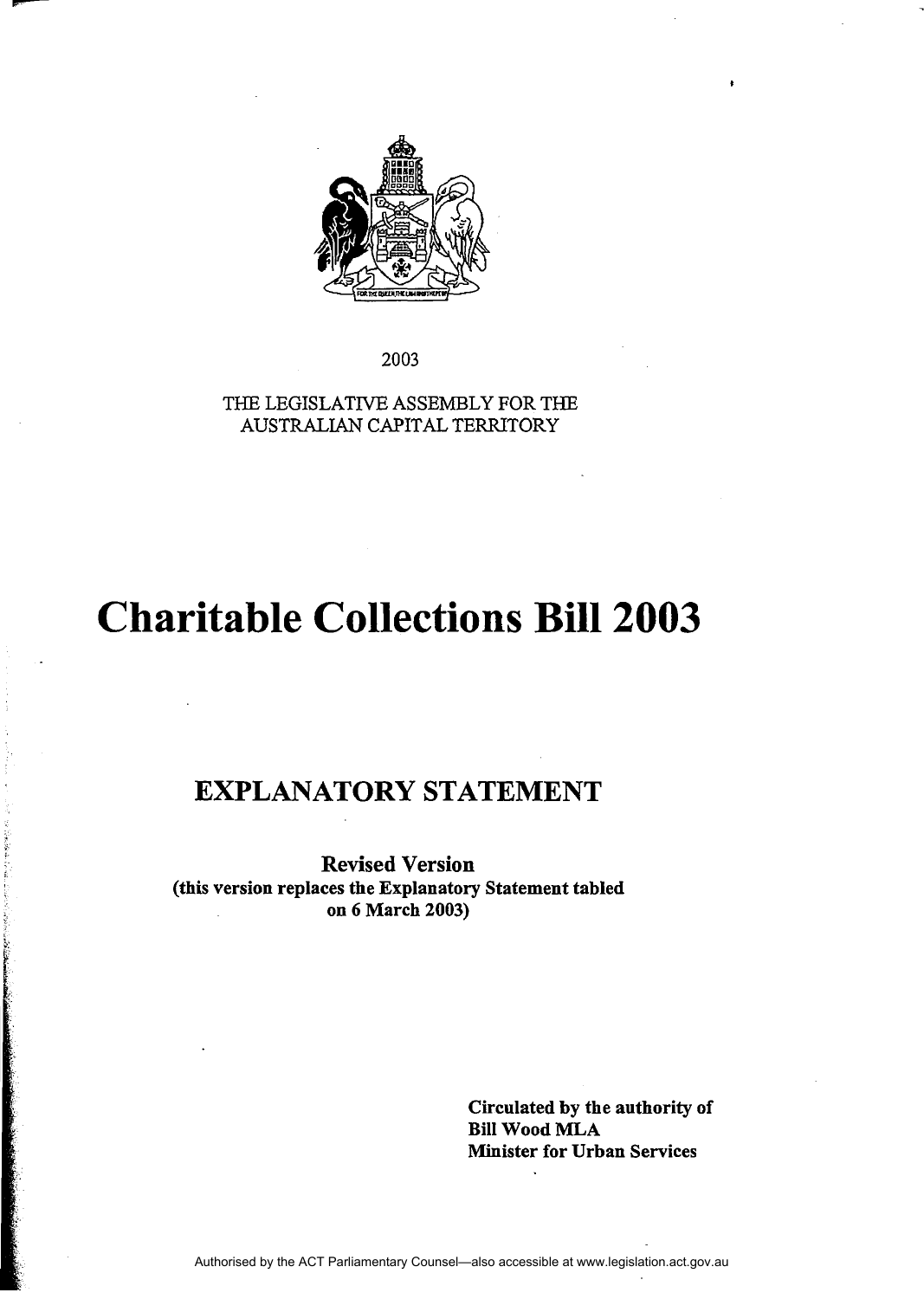#### EXPLANATORY MEMORANDUM

#### **Outline**

The objectives of the Bill are to: promote proper management and administration of collections; ensure proper record keeping and auditing of accounts; and ensure that the public has access to information about collections. The Bill is a result of the National Competition Policy review of the *Collections Act 1959.* 

#### Clause Notes

#### Part 1- Preliminary

Clauses 1 and 2 are formal requirements. They deal with the short title of the Bill, and the commencement provisions.

Clause 3 explains that the Dictionary at the end of the Bill is part of the Bill.

Clause 4 states that notes included in the Bill are only explanatory.

Clause 5 clarifies that other legislation applies to offences in this Bill, including the *Criminal Code 2003* and the *Legislation Act 2001.* 

#### Part 2- Objects and key concepts

Clause 6 lists the objectives of the Bill.

Clause 7 defines the term 'collection'.

Clause 8 defines the term 'conducts' a collection.

Clause 9 defines the term 'takes part' in a collection.

Clause 10 defines the term 'proceeds' of a collection.

Clause 11 defines the term 'benefit'.

Clause 12 defines the term 'commercial fundraiser'.

Clause 13 defines the term 'licensee', which is the holder of a licence.

#### Part 3- Collections - offences

F  $\frac{\mathbb{R}}{\mathbb{R}^n}$ ,. i •

Clause 14 creates an offence for a person who conducts a collection if the person is not authorised by a licence.

Clause 15 creates an offence for a person who takes part in a collection if they are not authorised by a relevant licensee to take part in the collection.

Clause 16 creates an offence for a person is they do not display a complying identifying tag when they ask for or receive money for a collection in person. Clause 17 creates an offence for a person if they take part in a collection without making available the required information in the approved way.

Clause 18 creates an offence for a person if they conduct or take part in a collection

and they give information about the collection that is false or misleading.

Clause 19 creates an offence if a person conducts or takes part in a collection and they give a document to someone else that is false or misleading information. This offence does not apply if a signed statement identifying the false or misleading information accompanies the document.

Clause 20 creates alternative verdicts for different offences under clauses 19 and 20.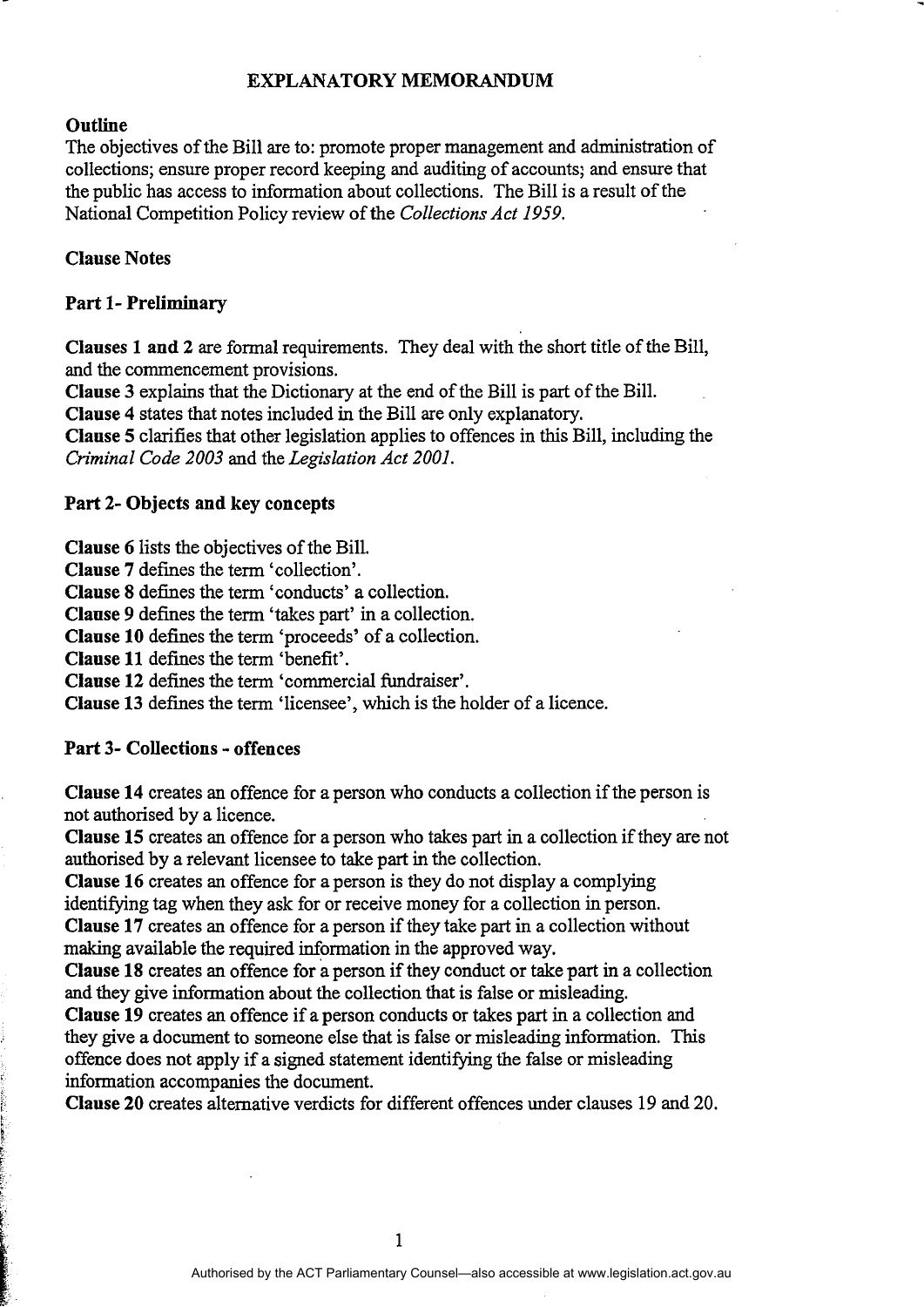#### Part 4- Licences to conduct collections

#### Division 4.1- Issue and surrender of licences

Clause 21 allows an entity, including an individual, corporation or unincorporated body, to apply to the chief executive for a licence to conduct a collection. Clause 22 allows the chief executive to require an applicant to give further

**1** 

information or docmnents that the chief executive needs to make a decision about the application.

Clause 23 requires the chief executive to issue or refuse to issue the licence. The chief executive must refuse to issue a licence if the proposed collection does not include a charitable purpose or if an entity is collecting on behalf of another entity without that entity's approval. A decision made under this clause is reviewable decision by the Administrative Appeals Tribunal.

Clause 24 allows the chief executive to issue a licence subject to conditions. This is a decision reviewable by the Administrative Appeals Tribunal.

Clause 25 allows the licence to be issued for the period stated in the licence, which must not be longer than five years. This is a decision reviewable by the Administrative Appeals Tribunal.

Clause 26 states that a licence is not transferable.

Clause 27 requires a licence to include the certain information. A decision to issue the licence for collections other than the ones applied for is reviewable by the Administrative Appeals Tribunal.

Clause 28 allows the chief executive to issue a replacement licence to a licensee if satisfied that the licence has been lost, stolen or destroyed.

Clause 29 allows the licensee to apply in writing to the chief executive to surrender the licence.

#### Division 4.2- Unincorporated bodies

Clause 30 defines the term 'nominated person'.

Clause 31 states that the nominated person is the licensee. If there is no nominated person, the executive officers of the unincorporated body are the licensees.

Clause 32 sets out the procedure for a nominated person to resign.

Clause 33 sets out the procedure for changing a nominated person.

#### Division 4.3- Amendment, suspension and cancellation of licences

Clause 34 allows a licensee to apply in writing to the chief executive for the amendment of their licence. If the chief executive refuses to amend the licence this is a decision reviewable by the Administrative Appeals Tribunal.

Clause 35 allows the chief executive to amend, suspend or cancel a licence if satisfied that a reason for rejecting a licence, as mentioned in clause 23  $(2)$ ,  $(3)$  or  $(4)$ , applies in relation to the licence. This is a decision reviewable by the Administrative Appeals Tribunal. In deciding whether to amend, suspend or cancel the licence, the chief executive must consider any response given by the licensee.

Clause 36 requires the chief executive to give the licensee written notice of the chief executive's decision under clause 35.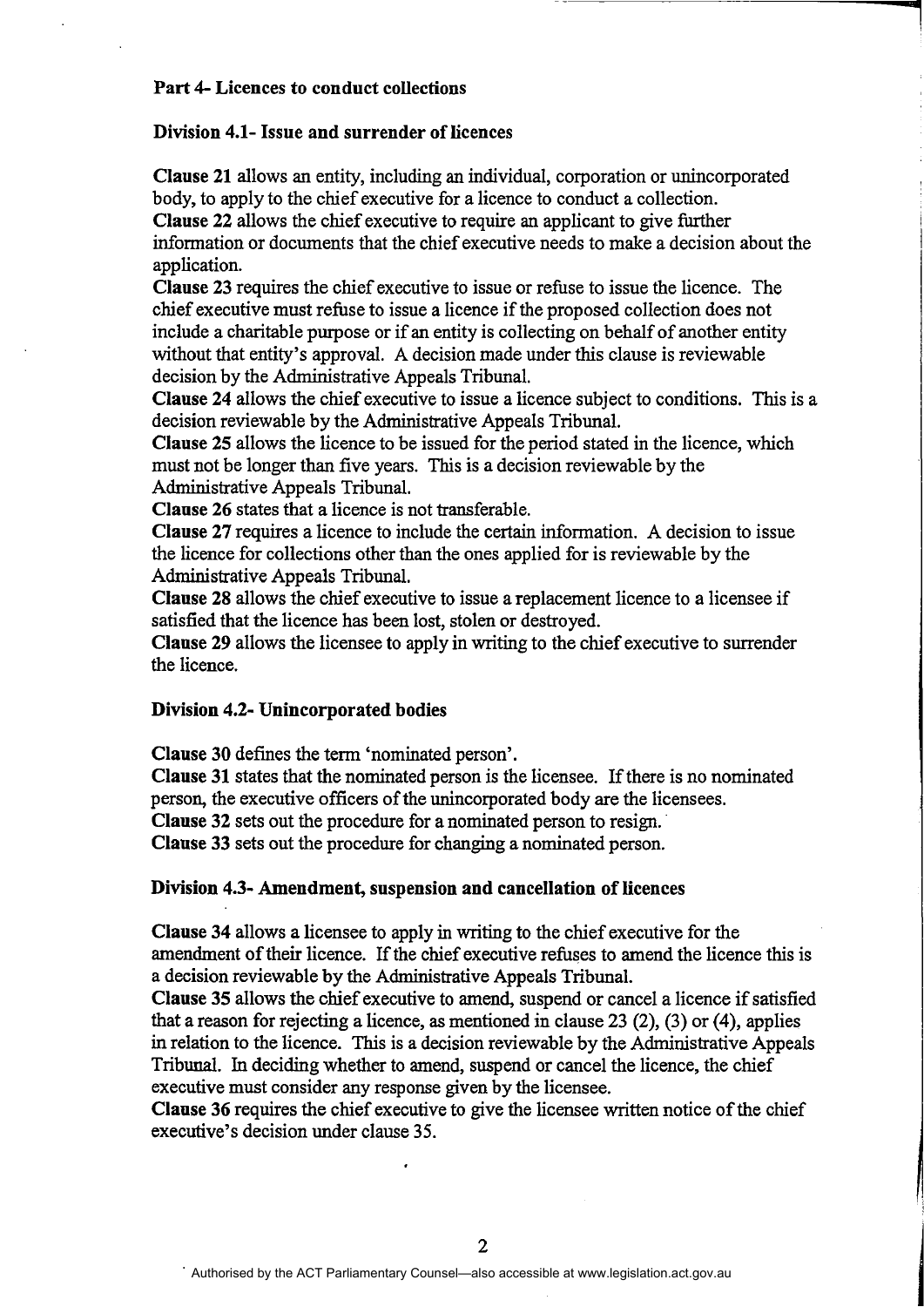Clause 37 allows the chief executive to give directions to a licensee who had their licence suspended or cancelled under clause 35. Giving a direction is a decision reviewable by the Administrative Appeals Tribunal.

Clause 38 outlines actions to be taken by the person who was the licensee if the chief executive cancels or suspends their licence. It is an offence if the former licensee does not undertake the actions in this clause.

Clause 39 creates an offence for a licensee if their licence is amended, suspended or cancelled and the chief executive requires the licensee to return their licence and they do not return the licence.

# Division 4.4- Register of licences

Clause 40 requires the chief executive to keep a register of licences.

Clause 41 allows anyone to inspect the register during ordinary office hours and to obtain a copy of all or part of the register on payment of reasonable copying costs. Clause 42 creates an offence for a licensee if they do not tell the chief executive in writing of any changes to their name, address or contact number within 7 days after the change occurs.

# Part 5- Application of funds raised

Clause 43 defines the terms 'ends' and 'licensee' for part 5.

Clause 44 creates an offence if the licensee fails to ensure that the proceeds of a collection are applied only for the purposes of the collection.

Clause 45 creates an offence if the licensee receives money and the licensee fails to pay the money into a trust bank account before deducting any expenses in relation-to the collection.

Clause 46 allows money received by a licensee for the purposes of a collection, which is not immediately required for those purposes, to be invested in a way authorised by law for the investment of trust funds.

Clause 47 creates an offence for the licensee if they conduct a collection and they fail to finalise the required accounts within 90 days.

Clause 48 creates an offence for the licensee if they do not give the chief executive a report containing the required information about all the collections conducted under the licence.

Clause 49 allows the chief executive to issue a notice, which directs a licensee to give the chief executive within a reasonable time, an auditor's report about the accounts and records kept in relation to a collection. It is an offence if the licensee fails to comply with the notice. A registered company auditor under the Corporations Act or an auditor approved in writing by the chief executive for this clause must prepare the report. If the chief executive refuses to approve an auditor under this clause, this is a decision reviewable by the Administrative Appeals Tribunal.

Clause 50 creates an offence for the licensee if they carry out a collection and fail to keep records for the collection.

Clause 51 allows the chief executive to order a person to distribute all or any part of the proceeds of a collection: if the licence ends while a collection is being carried out under the licence; or if the collection ends and the proceeds of the collection are not distributed within 90 days.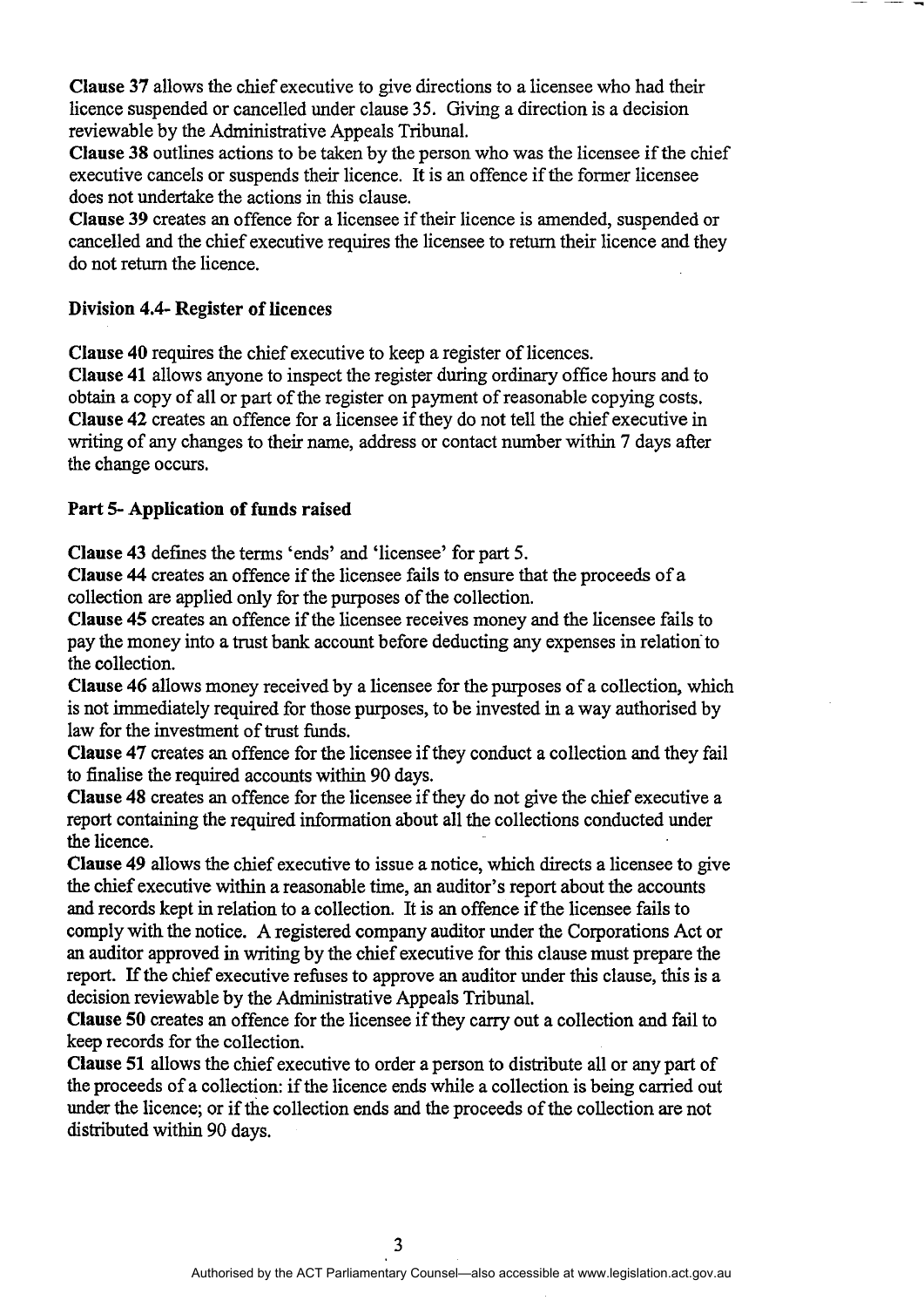Clause 52 allows the chief executive to appoint an administrator if a licensee: fails to comply with a direction under clause 38 (2); or contravenes clause 39 (1); or fails to comply with an order under clause 52 (2).

### Part 6- Administration

Clause 53 allows the chief executive to require a person to give information or documents that are necessary to decide if the person has complied with this Bill. Clause 54 states that a police officer is an authorised person and allows the chief executive to appoint a public servant as an authorised person for this Bill. Clause 55 requires the chief executive to issue an identity card to each authorised person other than a police officer.

Clause 56 allows an authorised person to require a person to state their name and address if they find the person committing an offence against this Bill.

# Part 7- Review of decisions

Clause 57 defmes the term 'reviewable decision' for part 7. A reviewable decision is a decision of the chief executive mentioned in Schedule 1 under column 3. Clause 58 requires the chief executive to give written notice of a reviewable decision to each person mentioned in Schedule 1 under column 4 except for a decision made in clause 35 (5). The notice must be in accordance with the requirements of the code of practice under section 25 B (1) of the *Administrative Appeals Tribunal Act 1989.*  Clause 59 allows a person to apply in writing to the Administrative Appeals Tribunal

for a review of a reviewable decision within 28 days after they receiving notice of the decision.

# Part 8- Miscellaneous

Clause 60 creates an offence for a person if they make a false or misleading statement to the chief executive in an application for the issue or amendment of a licence, a response under clause 35 (2), a response made under clause 53 (1), or information required under part 5.

Clause 61 creates an alternative verdict for different offences under clause 60. Clause 62 allows the Minister to make a public statement or issue a public warning about collection practices or activities.

Clause 63 allows the Minister to determine fees for this Bill.

Clause 64 allows the Minister to approve forms for this Bill. If the Minister approves a form for a particular purpose, it must be used for that purpose.

Clause 65 allows the Executive to make regulations for this Bill. The regulations may include offences up to a maximum penalty of ten penalty units.

# Part 9- Transitional and other provisions

Clause 66 repeals the *Collections Act 1959.* 

Clause 67 allows licences in force under the *Collections Act* 1959 to continue under this Bill.

Clause 68 allows the regulations to modify the operation of part 9. Clause 69 states that part 9 expires after 1 year.